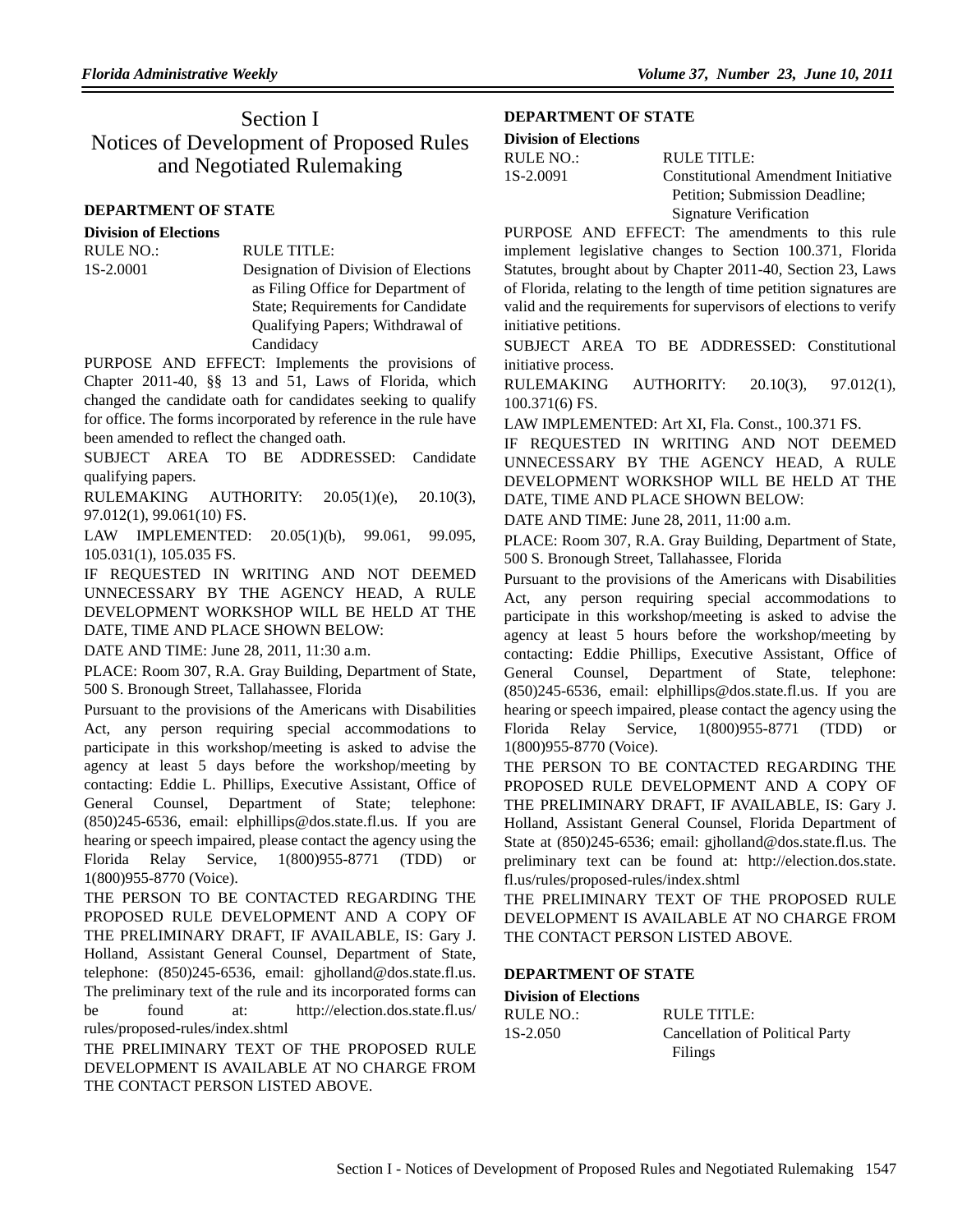PURPOSE AND EFFECT: Implements Chapter 2011-40, Section 46, Laws of Florida, which requires the Division of Elections to adopt rules to prescribe the manner in which political parties, to include minor political parties, may have their filings with the Department of State canceled.

SUBJECT AREA TO BE ADDRESSED: Political parties, to include minor political parties.

RULEMAKING AUTHORITY: 20.10(3), 97.012(1), 103.095(5) FS.

LAW IMPLEMENTED: 103.091, 103.095, 103.121, 106.29 FS.

IF REQUESTED IN WRITING AND NOT DEEMED UNNECESSARY BY THE AGENCY HEAD, A RULE DEVELOPMENT WORKSHOP WILL BE HELD AT THE DATE, TIME AND PLACE SHOWN BELOW:

DATE AND TIME: June 28, 2011, 10:00 a.m.

PLACE: Room 307, R.A. Gray Building, Department of State, 500 S. Bronough Street, Tallahassee, Florida

Pursuant to the provisions of the Americans with Disabilities Act, any person requiring special accommodations to participate in this workshop/meeting is asked to advise the agency at least 5 hours before the workshop/meeting by contacting: Eddie Phillips, Executive Assistant, Office of General Counsel, Department of State, telephone: (850)245-6536, email: elphillips@dos.state.fl.us. If you are hearing or speech impaired, please contact the agency using the Florida Relay Service, 1(800)955-8771 (TDD) or 1(800)955-8770 (Voice).

THE PERSON TO BE CONTACTED REGARDING THE PROPOSED RULE DEVELOPMENT AND A COPY OF THE PRELIMINARY DRAFT, IF AVAILABLE, IS: Gary J. Holland, Assistant General Counsel, Office of General Counsel, Department of State, R. A. Gray Building, 500 S. Bronough Street, Tallahassee, FL 32399-0250; telephone: (850)245-6536, e-mail: gjholland@dos.state.fl.us. The full text of the preliminary draft can be found at: http://election.dos.state.fl.us/rules/proposed-rules/index.shtml THE PRELIMINARY TEXT OF THE PROPOSED RULE DEVELOPMENT IS AVAILABLE AT NO CHARGE FROM THE CONTACT PERSON LISTED ABOVE.

#### **AGENCY FOR HEALTH CARE ADMINISTRATION**

#### **Health Facility and Agency Licensing**

RULE NO.: RULE TITLE:

59A-7.035 Staffing Requirements

PURPOSE AND EFFECT: The agency is proposing to amend the rule to remove outdated references and previously repealed requirements, correct language that conflicts with statutory language, and remove language that duplicates statutory language.

SUBJECT AREA TO BE ADDRESSED: Revisions to update, correct and remove duplicative language.

RULEMAKING AUTHORITY: 483.051 FS.

LAW IMPLEMENTED: 483.035, 483.051, 483.111 FS.

IF REQUESTED IN WRITING AND NOT DEEMED UNNECESSARY BY THE AGENCY HEAD, A RULE DEVELOPMENT WORKSHOP WILL BE HELD AT THE DATE, TIME AND PLACE SHOWN BELOW:

DATE AND TIME: June 28, 2011, 2:00 p.m.

PLACE: Agency for Health Care Administration, Building 3, Conference Room C, 2727 Mahan Drive, Tallahassee, Florida

Pursuant to the provisions of the Americans with Disabilities Act, any person requiring special accommodations to participate in this workshop/meeting is asked to advise the agency at least 5 days before the workshop/meeting by contacting: Karen Rivera, Laboratory Unit, 2727 Mahan Drive, Building 1, Mail Stop 32, Tallahassee, Florida 32308, (850)487-3109. If you are hearing or speech impaired, please contact the agency using the Florida Relay Service, 1(800)955-8771 (TDD) or 1(800)955-8770 (Voice).

THE PERSON TO BE CONTACTED REGARDING THE PROPOSED RULE DEVELOPMENT AND A COPY OF THE PRELIMINARY DRAFT IS: Karen Rivera, Laboratory Unit, 2727 Mahan Drive, Building 1, Mail Stop 32, Tallahassee, Florida 32308, (850)487-3109

THE PRELIMINARY TEXT OF THE PROPOSED RULE DEVELOPMENT IS:

59A-7.035 Staffing Requirements.

(1) The laboratory must be staffed with a director(s) who meets the qualifications specified under Chapter 483, Part III, F.S., for all specialties and subspecialties in which the laboratory is licensed.

(a) through (3) No change.

(4) Exclusive Use Laboratories shall be staffed in accordance with CLIA as defined under subsection 59A-7.020(7), F.A.C.

(a) A director qualified under Chapter 483, Part III, F.S., and at least one director qualifying under paragraph 59A-7.035(1)(b), F.A.C.; and

(b) Clinical laboratory personnel licensed as a clinical laboratory director, supervisor, technologist, technician or exclusive use technician or registered as a trainee as provided under Chapter 483, Part III, F.S., and Chapter 64B3, F.A.C.

(5) Plasmapheresis centers performing only waived tests, total protein by refractometer or ABO and Rh typing shall be staffed with:

(a) through (b) No change.

(6) Sites performing testing authorized under Rule 59A-7.034, F.A.C., must be staffed with personnel qualified under subsection  $59A-7.034(8)$ (5), F.A.C., under the direct supervision of the clinical laboratory director, supervisor or technologist qualified under Chapter 483, Part III, F.S.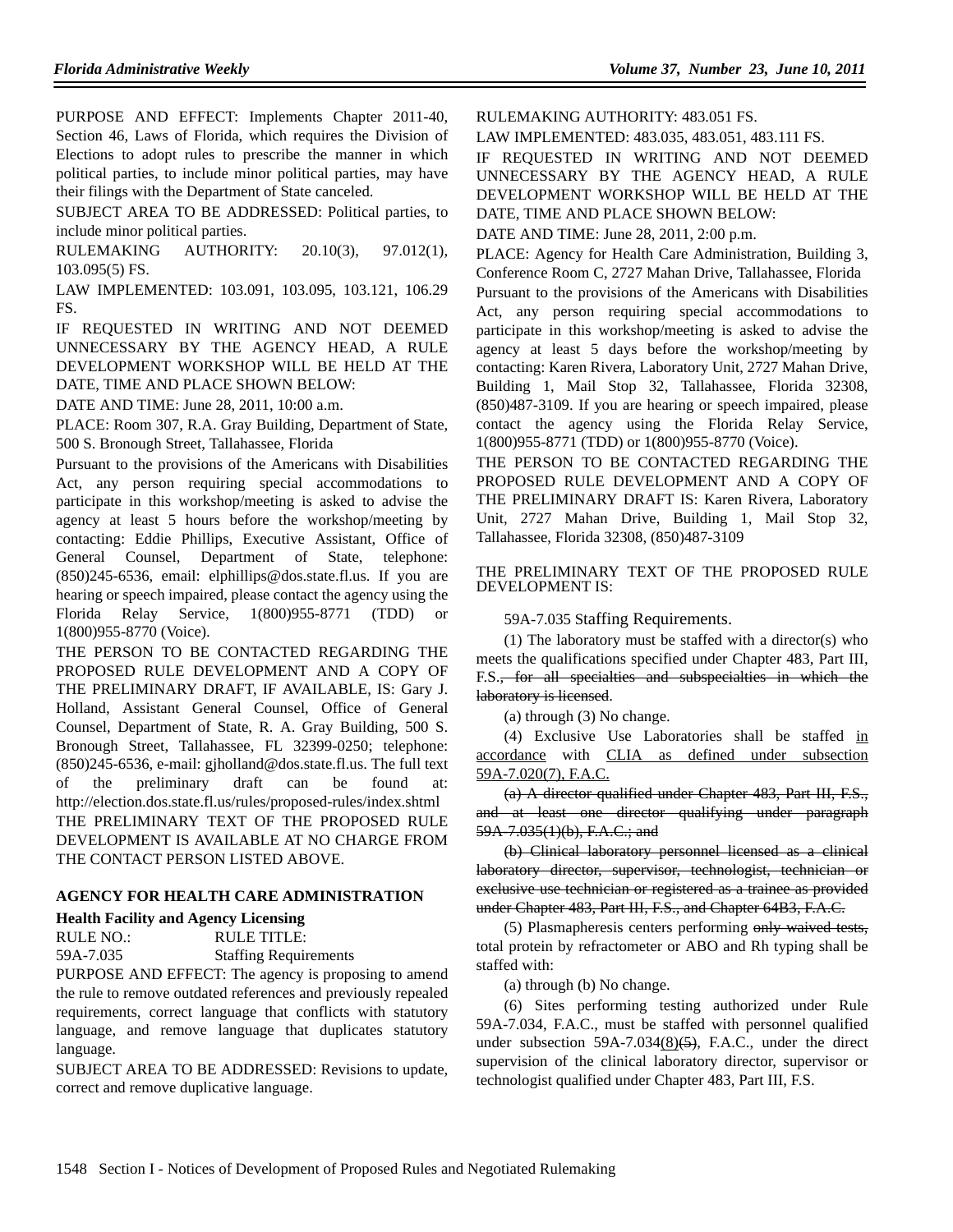(7) Laboratories located outside Florida and licensed under Chapter 483, Part I, F.S., and facilities issued a certificate of exemption under Chapter 483.106, F.S., must meet personnel qualification requirements established under the Clinical Laboratory Improvement Amendments of 1988 and federal rules adopted thereunder as described in subsection  $59A-7.020(8)$  (6), F.A.C. Such personnel shall not be required to be licensed under Chapter 483, Part III, F.S.

Rulemaking Authority 483.051 FS. Law Implemented 483.031, 483.035, 483.051, 483.111 FS. History–New 11-20-94, Amended 12-27-95, 7-27-09,

#### **AGENCY FOR HEALTH CARE ADMINISTRATION Cost Management and Control**

RULE NO.: RULE TITLE:

59B-12.001 Bone Marrow Transplantation

PURPOSE AND EFFECT: The Rule outlines what bone marrow transplant procedures an insurer or health maintenance organization (HMO) must cover.

SUBJECT AREA TO BE ADDRESSED: Per Section 627.4236, F.S., "The advisory panel shall conduct, at least biennially, a review of scientific evidence to ensure that its recommendations are based on current research findings and that insurance policies offer coverage for the latest medically acceptable bone marrow transplant procedures." The advisory panel convened in late 2010 to update the Rule to meet current standards of care. The panel included a consumer representative and representatives from insurers.

RULEMAKING AUTHORITY: 627.4236 FS.

LAW IMPLEMENTED: 627.4236 FS.

IF REQUESTED IN WRITING AND NOT DEEMED UNNECESSARY BY THE AGENCY HEAD, A RULE DEVELOPMENT WORKSHOP WILL BE NOTICED IN THE NEXT AVAILABLE FLORIDA ADMINISTRATIVE WEEKLY.

THE PERSON TO BE CONTACTED REGARDING THE PROPOSED RULE DEVELOPMENT AND A COPY OF THE PRELIMINARY DRAFT, IF AVAILABLE, IS: Karin Boatwright, Bureau of Managed Health Care, (850)412-4312 THE PRELIMINARY TEXT OF THE PROPOSED RULE DEVELOPMENT IS AVAILABLE AT NO CHARGE FROM THE CONTACT PERSON LISTED ABOVE.

# **AGENCY FOR HEALTH CARE ADMINISTRATION**

#### **Medicaid**

| RULE NO.: | RULE TITLE:                     |
|-----------|---------------------------------|
| 59G-4.002 | Medicaid Provider Reimbursement |
|           | Schedule                        |

PURPOSE AND EFFECT: The amendment to Rule 59G-4.002, F.A.C., incorporates by reference the Florida Medicaid Provider Reimbursement Schedule, January 1, 2011. The reimbursement schedule contains the procedure codes and maximum fees that are effective January 1, 2011, for the

following providers whose fees are based on a resource-based relative value scale: advanced registered nurse practitioner, birth center, chiropractic, dental, hearing, licensed midwife, optometric, outpatient hospital laboratory, physician, physician assistant, podiatry, registered nurse first assistant, and visual. The amendment to Rule 59G-4.002, F.A.C., will permit the Agency to implement revisions to the Florida Medicaid Provider Reimbursement Schedule.

SUBJECT AREA TO BE ADDRESSED: Medicaid Provider Reimbursement Schedule.

RULEMAKING AUTHORITY: 409.919 FS.

LAW IMPLEMENTED: 409.902, 409.905, 409.906, 409.907, 409.908, 409.912, 409.913 FS.

IF REQUESTED IN WRITING AND NOT DEEMED UNNECESSARY BY THE AGENCY HEAD, A RULE DEVELOPMENT WORKSHOP WILL BE HELD AT THE DATE, TIME AND PLACE SHOWN BELOW:

DATE AND TIME: Wednesday, June 29, 2011, 2:00 p.m. – 3:00 p.m.

PLACE: Agency for Health Care Administration, 2727 Mahan Drive, Building 3, Conference Room C, Tallahassee, Florida 32308-5407

Pursuant to the provisions of the Americans with Disabilities Act, any person requiring special accommodations to participate in this workshop/meeting is asked to advise the agency at least 48 hours before the workshop/meeting by contacting: Mary McCullough at the Bureau of Medicaid Services, (850)412-4234. If you are hearing or speech impaired, please contact the agency using the Florida Relay Service, 1(800)955-8771 (TDD) or 1(800)955-8770 (Voice).

THE PERSON TO BE CONTACTED REGARDING THE PROPOSED RULE DEVELOPMENT AND A COPY OF THE PRELIMINARY DRAFT IS: Mary McCullough, Medicaid Services, 2727 Mahan Drive, Mail Stop 20, Tallahassee, Florida 32308-5407, telephone: (850)412-4234, e-mail: mary.mccullough@ahca.myflorida.com

THE PRELIMINARY TEXT OF THE PROPOSED RULE DEVELOPMENT IS:

59G-4.002 Medicaid Provider Reimbursement Schedule. Medicaid providers who provide the following services and their billing agents who submit claims on behalf of an enrolled Medicaid provider must be in compliance with the provisions of the Florida Medicaid Provider Reimbursement Schedule, January 1, 2011 January 1, 2010, which is incorporated by reference: advanced registered nurse practitioner, birth center, chiropractic, dental, hearing, licensed midwife, optometric, outpatient hospital laboratory, physician, physician assistant, podiatry, registered nurse first assistant, and visual. The Florida Medicaid Provider Reimbursement Schedule is available from the Medicaid fiscal agent's Web site at: www. http://mymedicaid-florida.com. Select Click on Public Information for Providers, then  $\Theta$  Provider Support, and then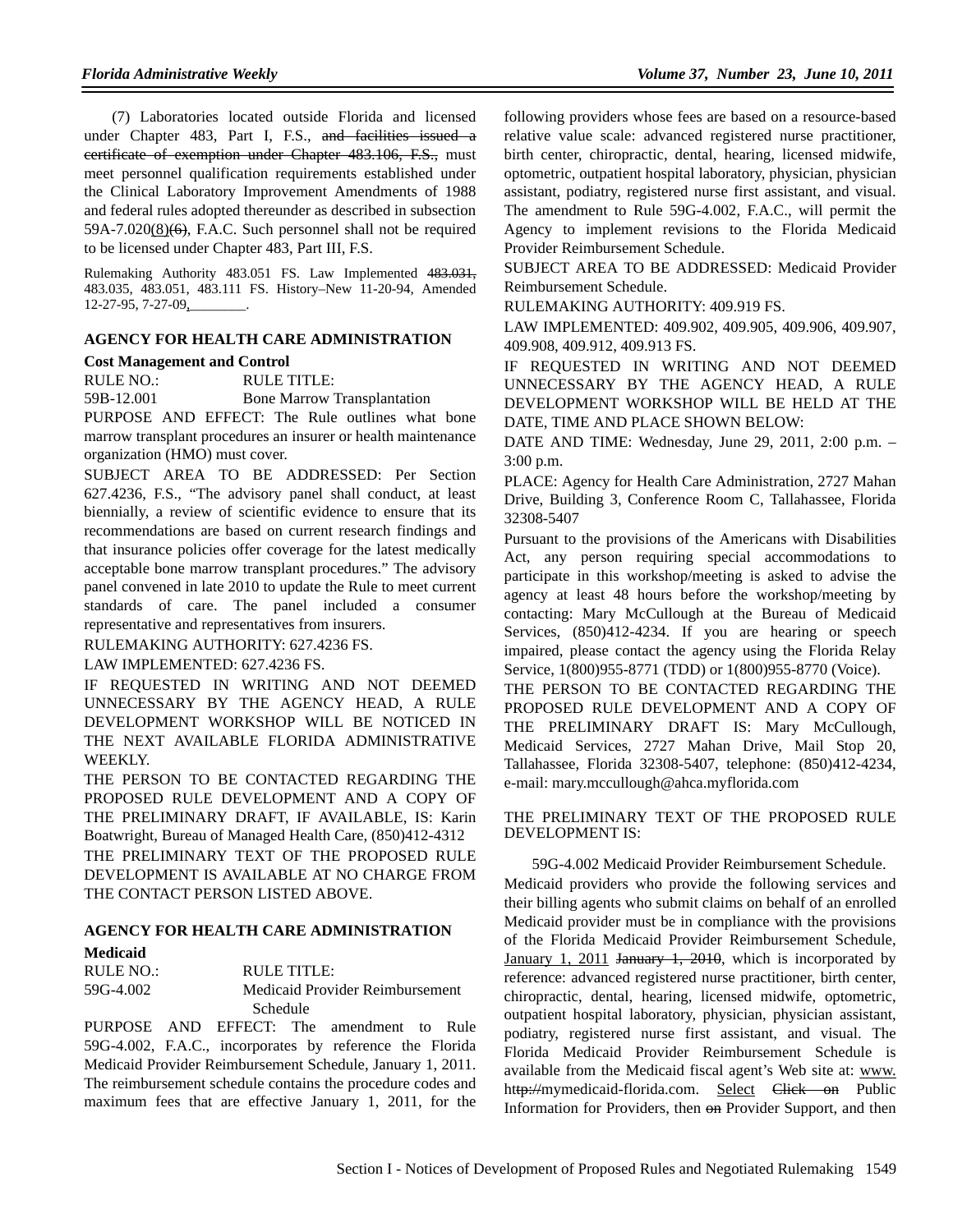on Fee Schedules. Paper copies of the reimbursement schedule may be obtained by calling the Provider Contact Center at 1(800)289-7799 and selecting Option 7.

Rulemaking Authority 409.919 FS. Law Implemented 409.902, 409.905, 409.906, 409.907, 409.908, 409.912, 409.913 FS. History– New 8-18-05, Amended 11-30-05, 4-16-06, 10-11-06, 3-27-07, 7-25-07, 9-29-08, 4-28-09, 2-11-10, 1-31-11,

# **AGENCY FOR HEALTH CARE ADMINISTRATION**

## **Medicaid**

RULE NO.: RULE TITLE:

59G-4.250 Prescribed Drug Services

PURPOSE AND EFFECT: The purpose of this rule amendment is to incorporate by reference the Florida Medicaid Prescribed Drug Services Coverage, Limitations and Reimbursement Handbook, updated May, 2011. The handbook updates the requirements for reimbursement for prescribed drugs.

SUBJECT AREA TO BE ADDRESSED: Medicaid Prescribed Drugs Coverage, Limitations and Reimbursement Handbook. RULEMAKING AUTHORITY: 409.919 FS.

LAW IMPLEMENTED: 409.906(20), 409.908, 409.912 FS. A RULE DEVELOPMENT WORKSHOP WILL BE HELD AT THE DATE, TIME AND PLACE SHOWN BELOW:

DATE AND TIME: Tuesday, June 28, 2011, 10:00 a.m. – 11:00 a.m.

PLACE: Agency for Health Care Administration, 2727 Mahan Drive, Building 3, Conference Room C, Tallahassee, FL 32308 Pursuant to the provisions of the Americans with Disabilities Act, any person requiring special accommodations to participate in this workshop/meeting is asked to advise the agency at least 48 hours before the workshop/meeting by contacting: Marie Donnelly, Bureau of Medicaid Prescribed Drug Services, at donnellm@ahca.myflorida.com If you are hearing or speech impaired, please contact the agency using the Florida Relay Service, 1(800)955-8771 (TDD) or 1(800)955-8770 (Voice).

THE PERSON TO BE CONTACTED REGARDING THE PROPOSED RULE DEVELOPMENT AND A COPY OF THE PRELIMINARY DRAFT, IF AVAILABLE, IS: Marie Donnelly, Bureau of Medicaid Prescribed Drug Services, at donnellm@ahca.myflorida.com

THE PRELIMINARY TEXT OF THE PROPOSED RULE DEVELOPMENT IS AVAILABLE AT NO CHARGE FROM THE CONTACT PERSON LISTED ABOVE.

#### **DEPARTMENT OF CHILDREN AND FAMILY SERVICES**

#### **Economic Self-Sufficiency Program**

RULE NO.: RULE TITLE: 65A-4.221 Drug Testing for Temporary Cash Assistance Applicants

PURPOSE AND EFFECT: The proposed rule is required to comply with Section 414.0652, F.S. The rule adopts and implements drug testing as a condition of eligibility for the Temporary Cash Assistance Program.

SUBJECT AREA TO BE ADDRESSED: Drug testing requirements for Temporary Cash Assistance applicants.

RULEMAKING AUTHORITY: 414.0652, 414.45 FS.

LAW IMPLEMENTED: 414.0652 FS.

IF REQUESTED IN WRITING AND NOT DEEMED UNNECESSARY BY THE AGENCY HEAD, A RULE DEVELOPMENT WORKSHOP WILL BE HELD AT THE DATE, TIME AND PLACE SHOWN BELOW:

DATE AND TIME: June 29, 2011, 1:30 p.m.

PLACE: 1317 Winewood Boulevard, Building 3, Room 455, Tallahassee, Florida 32399-0700

Pursuant to the provisions of the Americans with Disabilities Act, any person requiring special accommodations to participate in this workshop/meeting is asked to advise the agency at least 7 days before the workshop/meeting by contacting: Cindy Keil. If you are hearing or speech impaired, please contact the agency using the Florida Relay Service, 1(800)955-8771 (TDD) or 1(800)955-8770 (Voice).

THE PERSON TO BE CONTACTED REGARDING THE PROPOSED RULE DEVELOPMENT AND A COPY OF THE PRELIMINARY DRAFT, IF AVAILABLE, IS: Cindy Keil, ACCESS Florida Program Policy, 1317 Winewood Boulevard, Building 3, Tallahassee, Florida 32399-0700, (850)717-4113, cindy\_keil@dcf.state.fl.us.

THE PRELIMINARY TEXT OF THE PROPOSED RULE DEVELOPMENT IS NOT AVAILABLE.

#### **DEPARTMENT OF FINANCIAL SERVICES**

**Division of Funeral, Cemetery, and Consumer Services** RULE NO.: RULE TITLE:

69K-21.005 Display of Licenses

PURPOSE AND EFFECT: This rule action will REDUCE costs to regulated persons. This rulemaking action implements changes to Sections 497.380(15), 497.604(1), 497.376(2), and 497.602(5), Florida Statutes, as enacted by the Florida legislature in Chapter 2010-125, Laws of Florida. Prior to enactment of the changes referred to above, each funeral home and direct disposal establishment had to have each professional staffer post their license inside the establishment in a conspicuous location; the license had to be an original and there had to be a photo less than 2 years old attached to the license. The statutory changes allow the photo to be up to 6 years old, and, if a staffer member works at more than one location, they can post a copy of their license at the 2nd and subsequent locations (they do not need to obtain additional original licenses from the Division (which requires payment of a fee). Licensees thus save money and trouble due to less frequently having to replace photos, and not having to obtain extra originals of licenses issued to them.